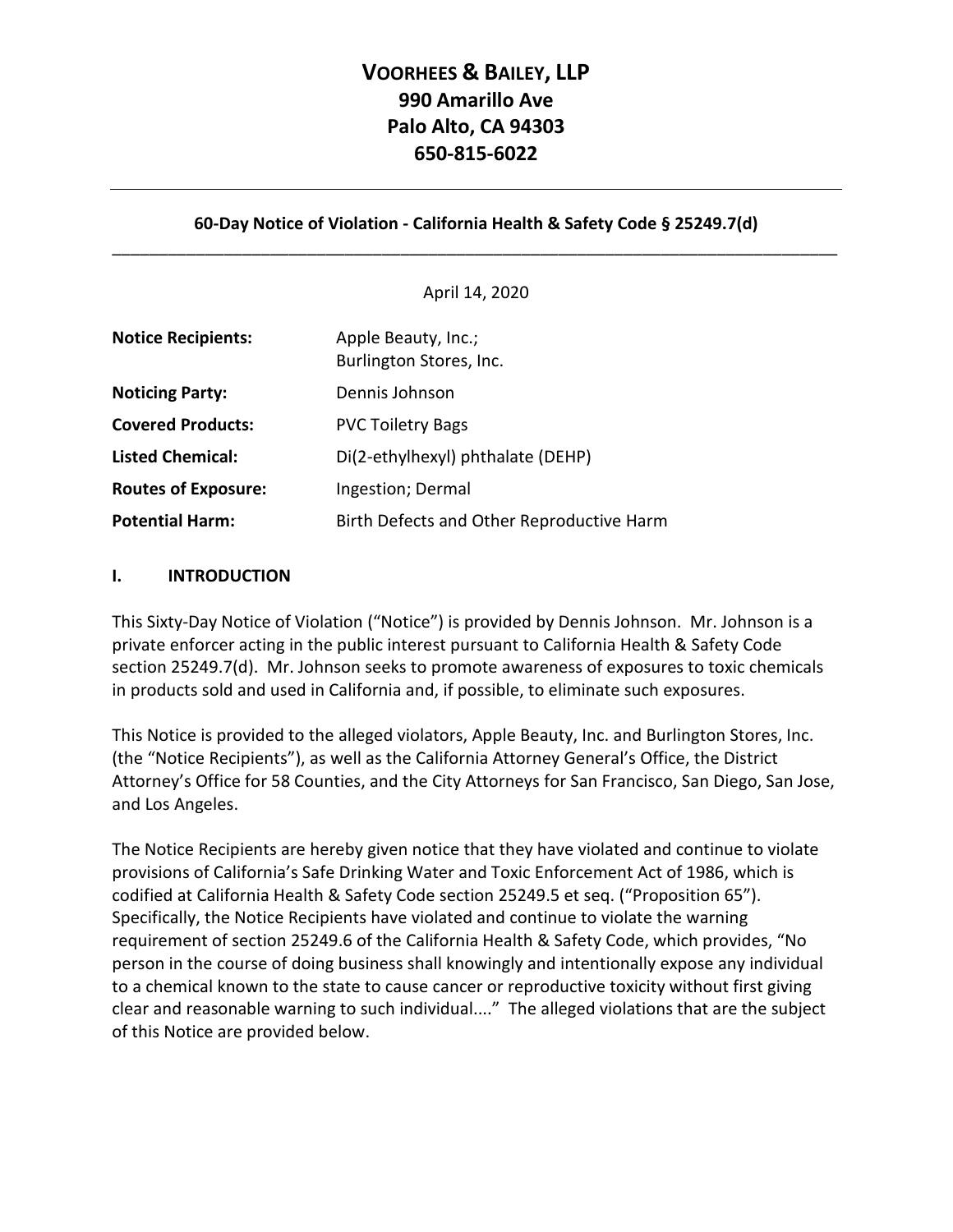## **II. ALLEGED VIOLATIONS**

Product Type/Category: The specific type or category of products that are causing consumer exposures in violation of Proposition 65, and that are covered by this Notice, are PVC Toiletry Bags ("Covered Products").

Identified below is a specific example of Covered Products recently purchased and witnessed as being available for purchase or use in California (the "Exemplar Products"). Based on publicly available information, the retailers, distributors, and/or manufacturers of the Exemplar Product is also provided.

The Exemplar Product is identified for the Notice Recipients' benefit to assist in their investigation of the allegations set forth in this Notice. The Exemplar Product is not meant to be an exhaustive or comprehensive identification of each specific offending product falling within the specific type or category of Covered Products at issue in this Notice. It is the private enforcer's position that the Notice Recipients are obligated to conduct good-faith investigations into other specific products falling within the type or category of Covered Products that have been manufactured, imported, distributed, sold, shipped, stored, or are otherwise within the Notice Recipients' custody or control, so as to ensure the requisite toxic warnings were and are provided to California citizens prior to purchase.

| <b>Covered Products</b>  | <b>Exemplar Product Information</b>                   |  |
|--------------------------|-------------------------------------------------------|--|
| <b>PVC Toiletry Bags</b> | Marvel Spider Man Toiletry Bag                        |  |
|                          | UPC: 8 15940 02336 7                                  |  |
|                          | Retailer: Burlington Stores, Inc. (Pleasant Hill, CA) |  |
|                          | Manufacturer/Distributor: Apple Beauty, Inc.          |  |

Listed Chemical: The alleged violation involves exposures to the Proposition 65-listed chemical di(2-ethylhexyl) phthalate (DEHP), hereinafter the "Listed Chemical". On October 24, 2003, the State of California listed DEHP as a chemical known to cause birth defects and other reproductive harm.

Statement of Violations: The Notice Recipients knowingly and intentionally exposed, and continue to knowingly and intentionally expose, consumers within the State of California to DEHP, a chemical known to the State of California to cause birth defects and other reproductive harm, without first giving clear and reasonable warning of this exposure to such individuals. In particular, the Notice Recipients failed to provide a clear and reasonable warning to consumers that the Covered Products expose consumers to DEHP.

Route of Exposure: California citizens, through the act of buying, acquiring or utilizing the Covered Products, are exposed to the Listed Chemical. Children, men, and women of childbearing age ingest the Listed Chemical when they touch and handle the Covered Products, transfer the Listed Chemical from the Covered Products onto their fingers and hands, and transfer the Listed Chemical from their fingers and hands to their mouths through hand-to-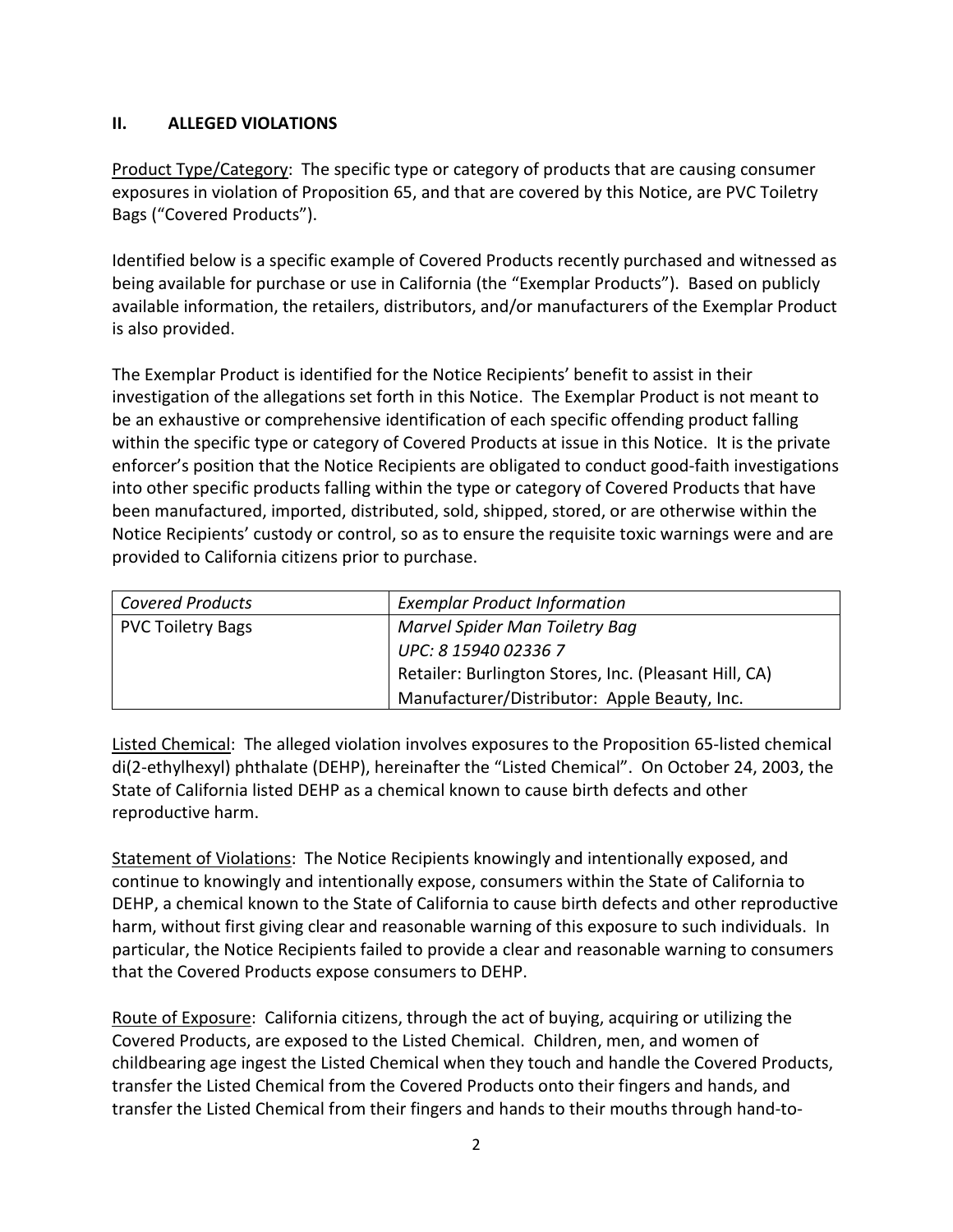mouth activities that may continue to occur for a significant period after contact with the Covered Product. Children, men, and women of childbearing age are exposed to the Listed Chemical through direct dermal contact when they, among other activities, handle or touch the Covered Products.

Number and Duration of Violations: Each and every sale of a Covered Product to a consumer in California without a clear and reasonable warning is a violation, including transactions made over-the-counter, through the internet, and/or via catalogue by the Notice Recipients and any other sellers of the Covered Products. These violations have been occurring since at least April 14, 2019, as well as every day since the Covered Products were first introduced and sold in the State of California, as far back as April 14, 2017. The violations are ongoing.

## **III. CERTIFICATE OF MERIT**

Pursuant to Health & Safety Code § 25249.7(d) and Title 11, California Code of Regulations, section 3100, a Certificate of Merit is attached hereto. A second copy of the entire notice and Certificate of Merit is served on the Attorney General, with all supporting documentation required by Section 3102 attached thereto.

## **IV. PROPOSITION 65 INFORMATION – A SUMMARY**

A summary of Proposition 65 and its implementing regulations, prepared by the Office of Environmental Health Hazard Assessment, the lead agency designated under Proposition 65, is enclosed with the copy of the Notice served on the Notice Recipients.

## **V. RESOLUTION OF NOTICED CLAIMS**

Based on the allegations set forth in this Notice, Mr. Johnson intends to file a citizen enforcement lawsuit against the Notice Recipients upon the expiration of the sixty-day notice period, provided no public enforcer has commenced and is diligently prosecuting an action to enforce the violations alleged in the Notice.

If the Notice Recipients are interested in resolving this dispute without resorting to timeconsuming and expensive litigation, they should contact counsel at the address provided below. It should be noted that no settlement may be finalized before the sixty-day notice period has expired and then only if no public prosecutor has commenced and is diligently prosecuting the alleged violation.

## **VI. PRESERVATION OF EVIDENCE**

This Notice also serves as a demand that the Notice Recipients preserve and maintain all relevant evidence, including all electronic documents and data, pending resolution of this matter. Such relevant evidence includes but is not limited to all documents relating to the presence or potential presence of the Listed Chemical in the Covered Products; purchase and sales information for the Covered Products; efforts to comply with Proposition 65 with respect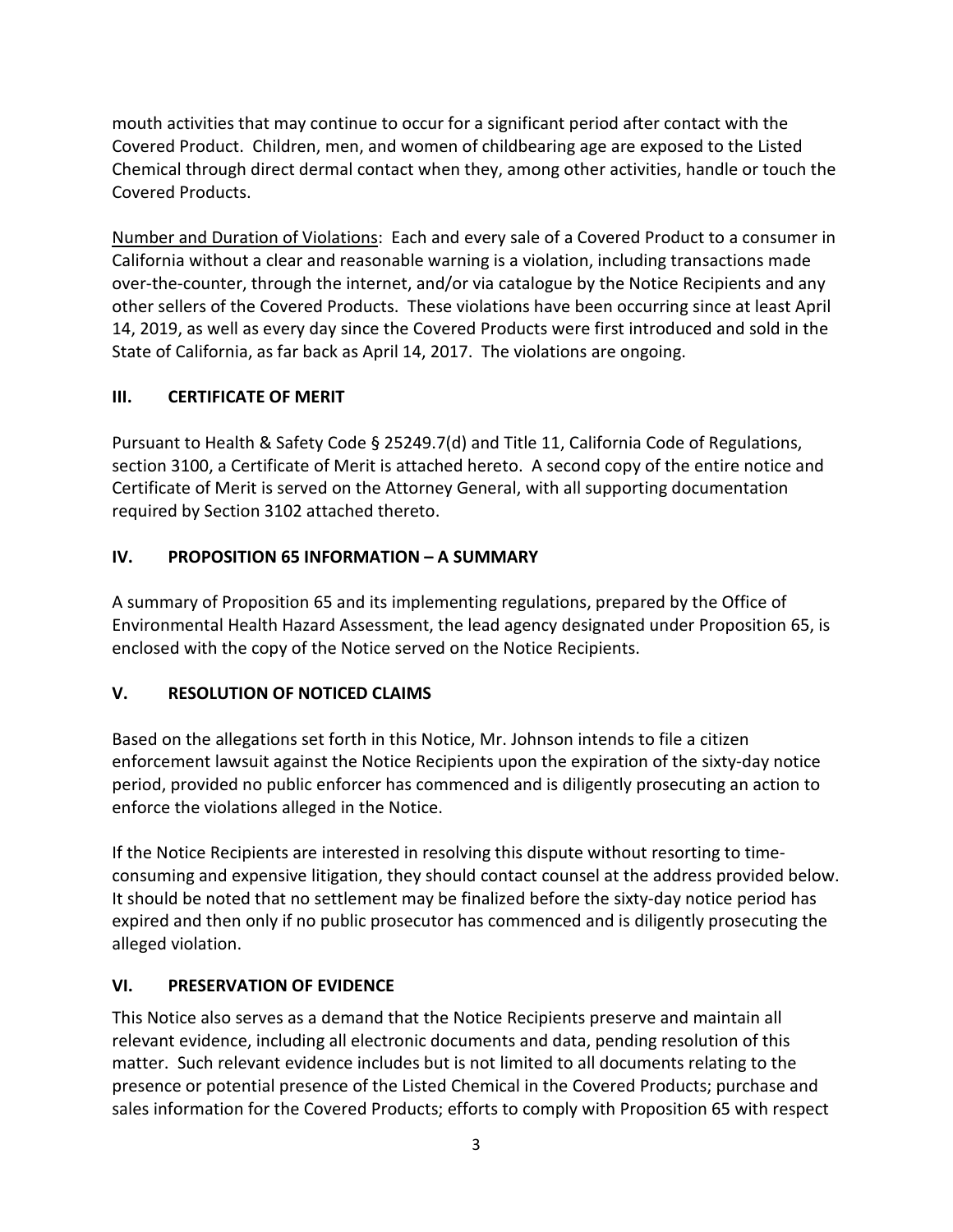to the Covered Products; communications with any person relating to the presence or potential presence of the Listed Chemical in Covered Products; and representative exemplars of each specific model falling within the Covered Products. This demand applies to all relevant evidence for Covered Products sold in the State of California, as far back as April 14, 2017, through the date of any trial of the claims alleged in this Notice.

## **VII. CONTACT INFORMATION**

Mr. Johnson has retained me as legal counsel in this matter. Please direct all communications related to this Notice of Violation to the following:

> Troy Bailey, Esq. Voorhees & Bailey, LLP 990 Amarillo Ave Palo Alto, CA 94303 troy@voorheesbailey.com

Sincerely,

 $\chi^2$ 

 Josh Voorhees Voorhees & Bailey, LLP Attorneys for Dennis Johnson

- cc: California Attorney General's Office; District Attorney's Office for 58 Counties; and City Attorneys for San Francisco, San Diego, San Jose, and Los Angeles
- Attachments: Certificate of Merit; Proof of Service; The Safe Drinking Water and Toxic Enforcement Act of 1986 (Proposition 65): A Summary (Apple Beauty, Inc. and Burlington Stores, Inc. *only*); and Confidential Information in Support of Certificate of Merit (*Attorney General Only)*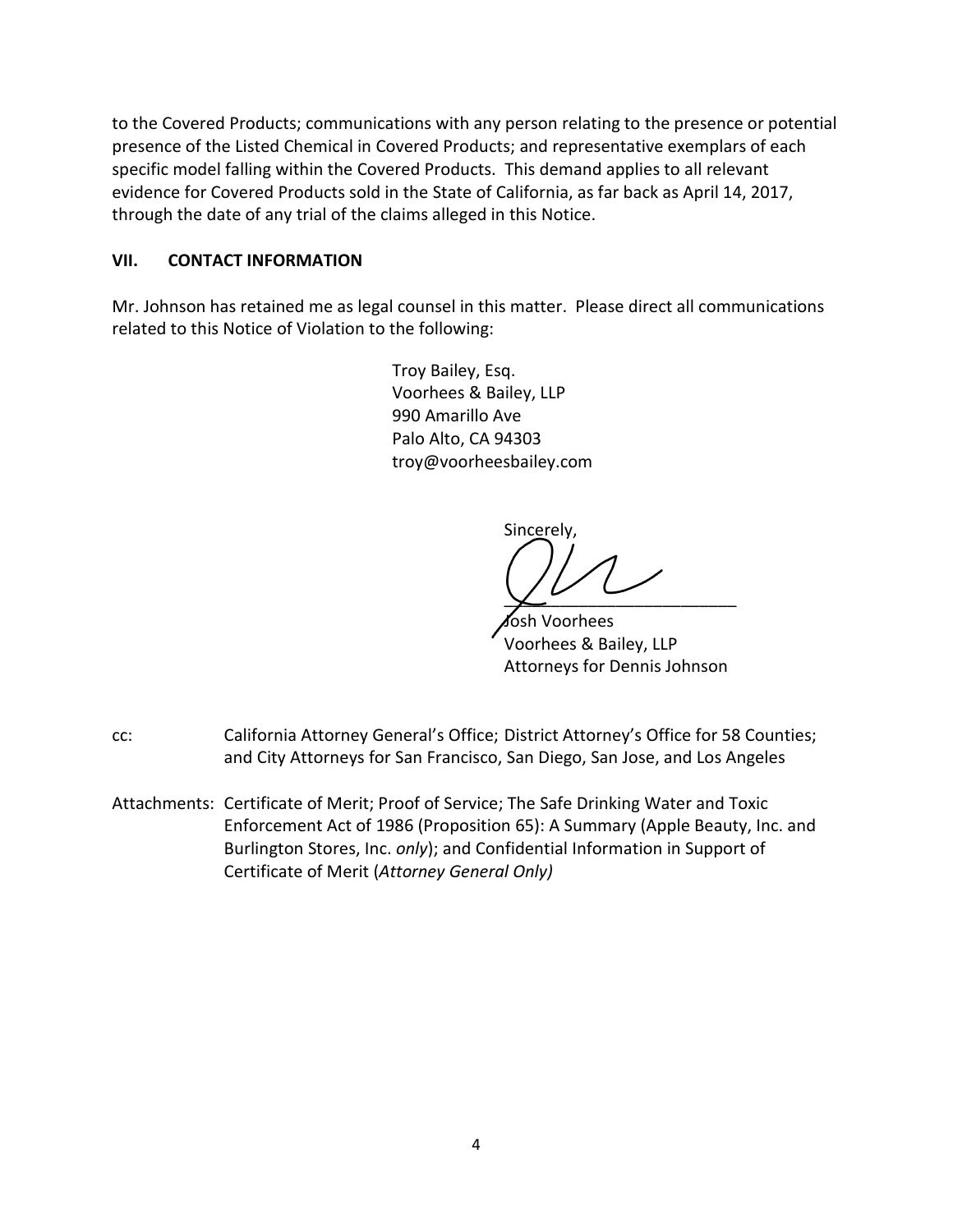## **CERTIFICATE OF MERIT**

Health and Safety Code Section 25249.7(d)

I, Josh Voorhees, hereby declare:

1. This Certificate of Merit accompanies the attached sixty-day notice in which it is alleged that the parties identified in the notice has violated Health and Safety Code § 25249.6 by failing to provide clear and reasonable warnings.

2. I am the attorney for the noticing party.

3. I have consulted with one or more persons with relevant and appropriate experience or expertise who has reviewed facts, studies, or other data regarding the alleged exposure to the listed chemical that is the subject of this action.

4. Based on the information obtained through those consultations, and on all other information in my possession, I believe there is a reasonable and meritorious case for the private action. I understand that "reasonable and meritorious case for the private action" means that the information provides a credible basis that all elements of the plaintiff's case can be established and the information did not prove that the alleged violators will be able to establish any of the affirmative defenses set forth in the statute.

5. The copy of this Certificate of Merit served on the Attorney General attaches to it factual information sufficient to establish the basis for this certificate, including information identified in Health and Safety Code § 25249.7(h)(2), i.e., (1) the identity of the persons consulted with and relied on by the certifier, and (2) certain facts, studies, or other data reviewed by those persons.

Dated: April 14, 2020

Josh Voorhees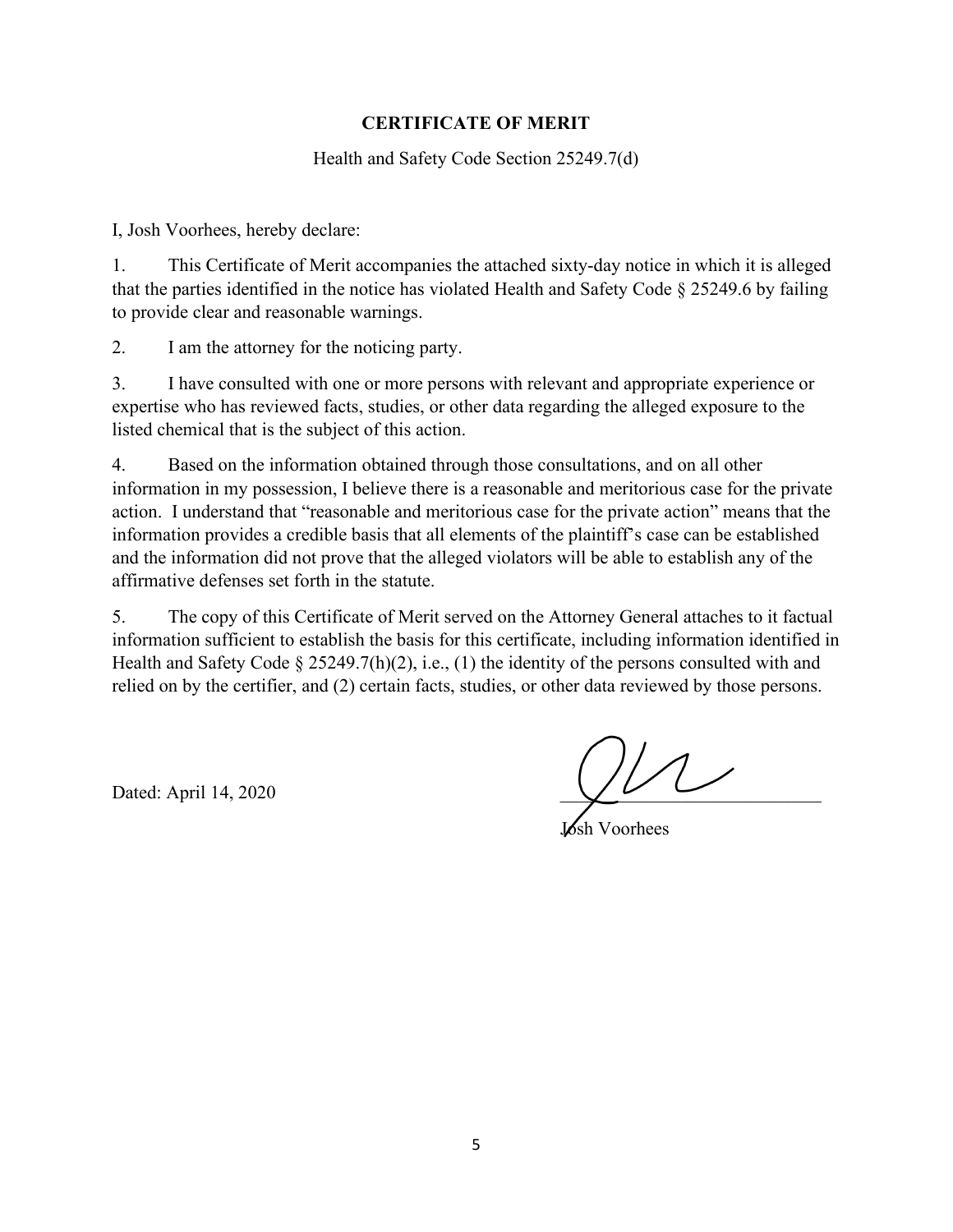#### **PROOF OF SERVICE**

I, the undersigned, declare under penalty of perjury:

I am over the age of 18 years and not a party to the within action. I am employed in Santa Clara County, California. My business address is 990 Amarillo Ave., Palo Alto, CA 94303.

On April 14, 2020, I caused to be served the following documents:

## **60-DAY NOTICE OF VIOLATION SENT IN COMPLIANCE WITH HEALTH & SAFETY CODE § 25249.7(d);**

#### **CERTIFICATE OF MERIT;**

## **AND THE SAFE DRINKING WATER AND TOXIC ENFORCEMENT ACT OF 1986 (PROPOSITION 65): A SUMMARY**

XXXX **By First Class Certified Mail** through the United States Postal Service by placing true and correct copies of the above documents in a sealed envelope, addressed to each alleged violator listed below and providing such envelope to a United States Postal Service Representative.

| Burlington Stores, Inc.      | Natalia Rusanova, Registered Agent For |
|------------------------------|----------------------------------------|
| c/o Corporation Trust Center | Apple Beauty, Inc.                     |
| 1209 Orange Street           | 214 West 39th Street; Suite 503a       |
| Wilmington, DE 19801         | New York, New York, 10018              |

On April 14, 2020, I caused to be served the following documents:

## **60-DAY NOTICE OF VIOLATION SENT IN COMPLIANCE WITH HEALTH & SAFETY CODE § 25249.7(d); AND**

#### **CERTIFICATE OF MERIT**

XXXX **By First Class Mail** through the United States Postal Service by placing true and correct copies of the above documents in a sealed envelope, addressed to each entity on the attached "U.S. Mail Service List" and providing such envelope to a United States Postal Service Representative, postage prepaid.

XXXX **By Electronic Mail** by sending true and correct copies of the above documents to the electronic notification (Email) address(es) on the attached "Electronic Mail Service List".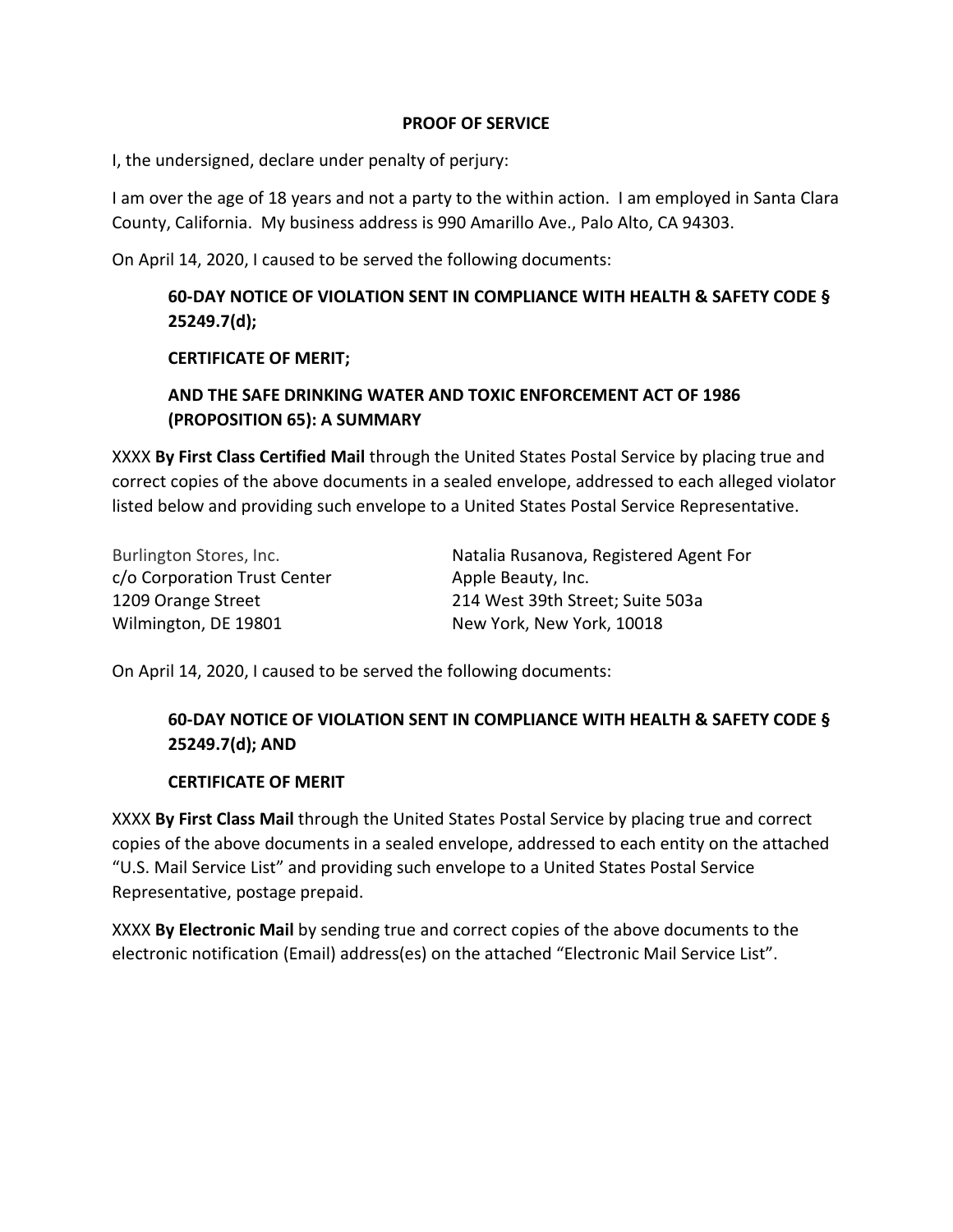On April 14, 2020, I caused to be served the following documents:

**60-DAY NOTICE OF VIOLATION SENT IN COMPLIANCE WITH HEALTH & SAFETY CODE § 25249.7(d);** 

**CERTIFICATE OF MERIT; AND** 

#### **CERTIFICATE OF MERIT ATTACHMENTS**

XXXX **By Electronic Upload** by causing true and correct copies of the above documents to be uploaded to the California Attorney General's website at the web address on the attached "Electronic Upload Service List".

Executed on April 14, 2020, at Palo Alto, California.

 $\chi^2$ 

Josh Voorhees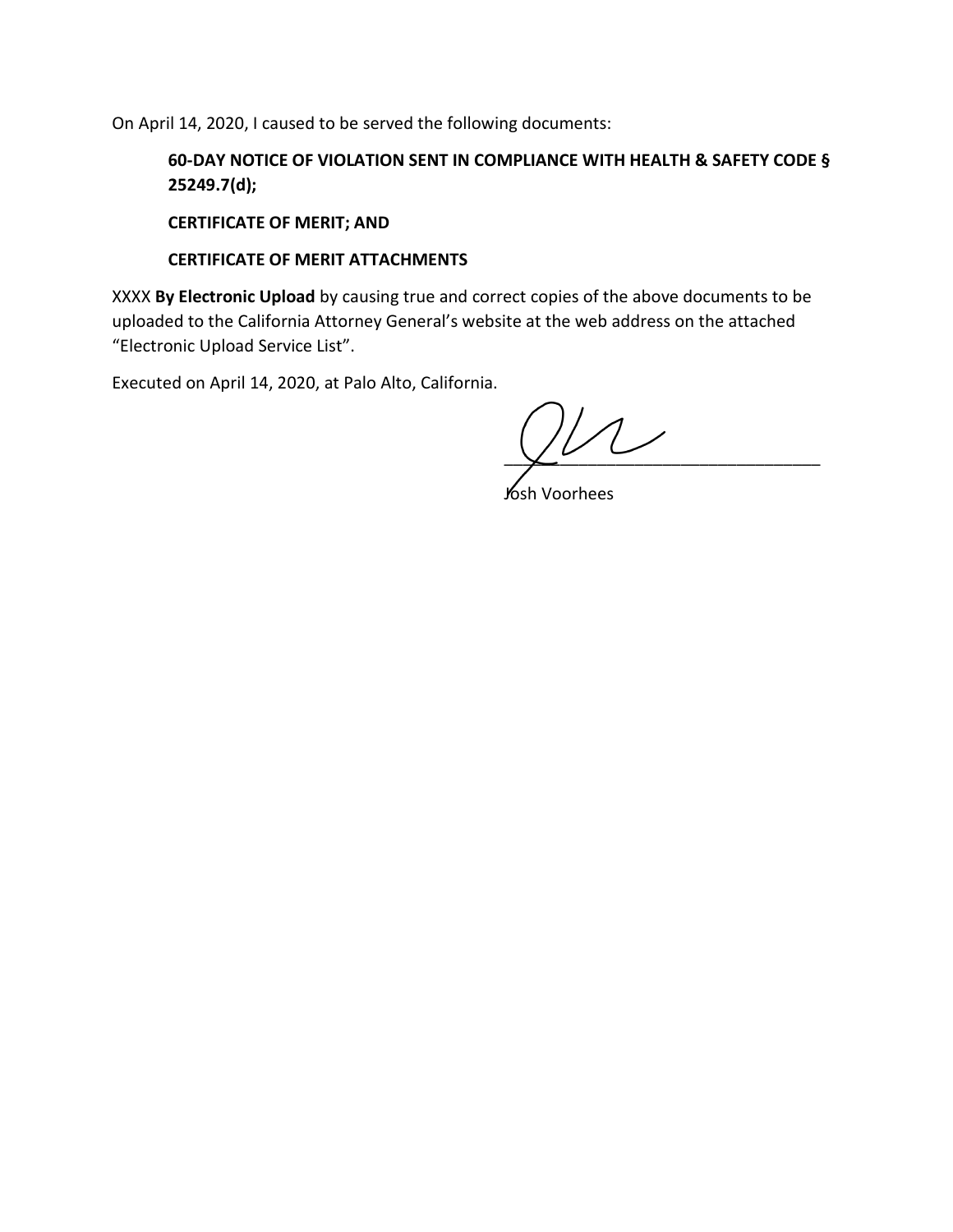# **U.S. Mail Service List**

| Alpine County District Attorney                                                     | Los Angeles County District Attorney                                                           | San Mateo County District Attorney                                                                                                    |
|-------------------------------------------------------------------------------------|------------------------------------------------------------------------------------------------|---------------------------------------------------------------------------------------------------------------------------------------|
| P.O. Box 248                                                                        | 211 West Temple Street, Suite 1200                                                             | 400 County Center                                                                                                                     |
| Markleeville, CA 96120                                                              | Los Angeles, CA 90012                                                                          | Redwood City, CA 94063                                                                                                                |
| Amador County District Attorney                                                     | Madera County District Attorney                                                                | Shasta County District Attorney                                                                                                       |
| 708 Court Street                                                                    | 209 West Yosemite Avenue                                                                       | 1355 West Street                                                                                                                      |
| Jackson, CA 95642                                                                   | Madera, CA 93637                                                                               | Redding, CA 96001                                                                                                                     |
| <b>Butte County District Attorney</b>                                               | Marin County District Attorney                                                                 | Sierra County District Attorney                                                                                                       |
| 25 County Center Drive, Suite 245                                                   | 3501 Civic Center Drive, Suite 145                                                             | P.O. Box 457                                                                                                                          |
| Oroville, CA 95965                                                                  | San Rafael, CA 94903                                                                           | Downieville, CA 95936                                                                                                                 |
| <b>Colusa County District Attorney</b>                                              | Mariposa County District Attorney                                                              | Siskiyou County District Attorney                                                                                                     |
| 346 Fifth Street, Suite 101                                                         | P.O. Box 730                                                                                   | 311 4th Street                                                                                                                        |
| Colusa, CA 95932                                                                    | Mariposa, CA 95338                                                                             | Yreka, CA 96097                                                                                                                       |
| Del Norte County District Attorney                                                  | Mendocino County District Attorney                                                             | Solano County District Attorney                                                                                                       |
| 450 H Street, Room 171                                                              | P.O. Box 1000                                                                                  | 675 Texas Street, Suite 4500                                                                                                          |
| Crescent City, CA 95531                                                             | Ukiah, CA 95482                                                                                | Fairfield, CA 94533                                                                                                                   |
| El Dorado County District Attorney                                                  | Merced County District Attorney                                                                | <b>Stanislaus County District Attorney</b>                                                                                            |
| 778 Pacific Street                                                                  | 550 W. Main Street                                                                             | 832 12th Street, Suite 300                                                                                                            |
| Placerville, CA 95667                                                               | Merced, CA 95340                                                                               | Modesto, CA 95354                                                                                                                     |
| Fresno County District Attorney                                                     | Modoc County District Attorney                                                                 | <b>Sutter County District Attorney</b>                                                                                                |
| 2220 Tulare Street, Suite 1000                                                      | 204 S. Court Street, Suite 202                                                                 | 463 Second Street, Suite 102                                                                                                          |
| Fresno, CA 93721                                                                    | Alturas, CA 96101                                                                              | Yuba City, CA 95991                                                                                                                   |
| <b>Glenn County District Attorney</b>                                               | Mono County District Attorney                                                                  | <b>Tehama County District Attorney</b>                                                                                                |
| P.O. Box 430                                                                        | P.O. Box 617                                                                                   | 444 Oak Street, Room L                                                                                                                |
| Willows, CA 95988                                                                   | Bridgeport, CA 93517                                                                           | Red Bluff, CA 96080                                                                                                                   |
| Humboldt County District Attorney                                                   | Nevada County District Attorney                                                                | <b>Trinity County District Attorney</b>                                                                                               |
| 825 5th Street, Fourth Floor                                                        | 201 Commercial Street                                                                          | P.O. Box 310                                                                                                                          |
| Eureka, CA 95501                                                                    | Nevada City, CA 95959                                                                          | Weaverville, CA 96093                                                                                                                 |
| <b>Imperial County District Attorney</b>                                            | <b>Orange County District Attorney</b>                                                         | <b>Tuolumne County District Attorney</b>                                                                                              |
| 940 West Main Street, Suite 102                                                     | 401 Civic Center Drive West                                                                    | 423 North Washington Street                                                                                                           |
| El Centro, CA 92243                                                                 | Santa Ana, CA 92701                                                                            | Sonora, CA 95370                                                                                                                      |
| Kern County District Attorney                                                       | <b>Placer County District Attorney</b>                                                         | Yuba County District Attorney                                                                                                         |
| 1215 Truxtun Avenue, 4th Floor                                                      | 10810 Justice Center Drive, Suite 240                                                          | 215 Fifth Street                                                                                                                      |
| Bakersfield, CA 93301                                                               | Roseville, CA 95678                                                                            | Marysville, CA 95901                                                                                                                  |
| Kings County District Attorney<br>1400 West Lacey Boulevard<br>Hanford, CA 93230    | <b>Plumas County District Attorney</b><br>520 Main Street, Room 404<br><b>Quincy, CA 95971</b> | Office of the City Attorney, Los Angeles<br>James K. Hahn City Hall East<br>200 North Main Street, 8th Floor<br>Los Angeles, CA 90012 |
| Lake County District Attorney                                                       | San Benito County District Attorney                                                            | San Bernardino County District Attorney                                                                                               |
| 255 North Forbes Street                                                             | 419 4th Street                                                                                 | 303 West 3rd Street, 6th Floor                                                                                                        |
| Lakeport, CA 95453                                                                  | Hollister, CA 95023                                                                            | San Bernardino, CA 92415-0502                                                                                                         |
| San Diego County District Attorney<br>330 W. Broadway Street<br>San Diego, CA 92101 |                                                                                                | Office of the City Attorney, San Jose<br>200 East Santa Clara Street, 16th Floor<br>San Jose, CA 95113                                |